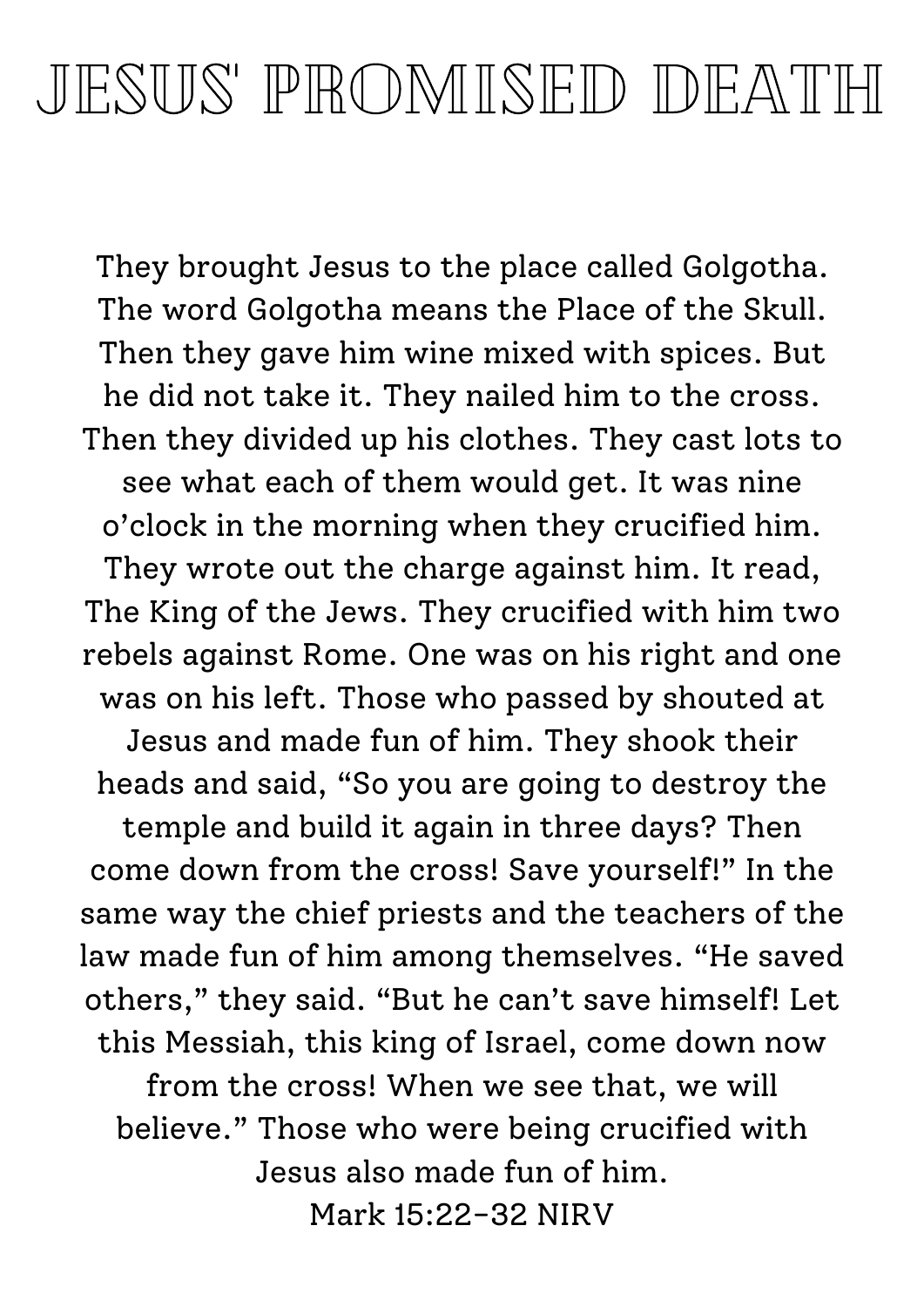At noon, darkness covered the whole land. It lasted three hours. At three o'clock in the afternoon Jesus cried out in a loud voice, "Eloi, Eloi, lema sabachthani?" This means "My God, my God, why have you deserted me?" (Psalm 22:1) With a loud cry, Jesus took his last breath. The temple curtain was torn in two from top to bottom. A Roman commander was standing there in front of Jesus. He saw how Jesus died. Then he said, "This man was surely the Son of God!" Mark 15:33-34, 37-39 NIRV